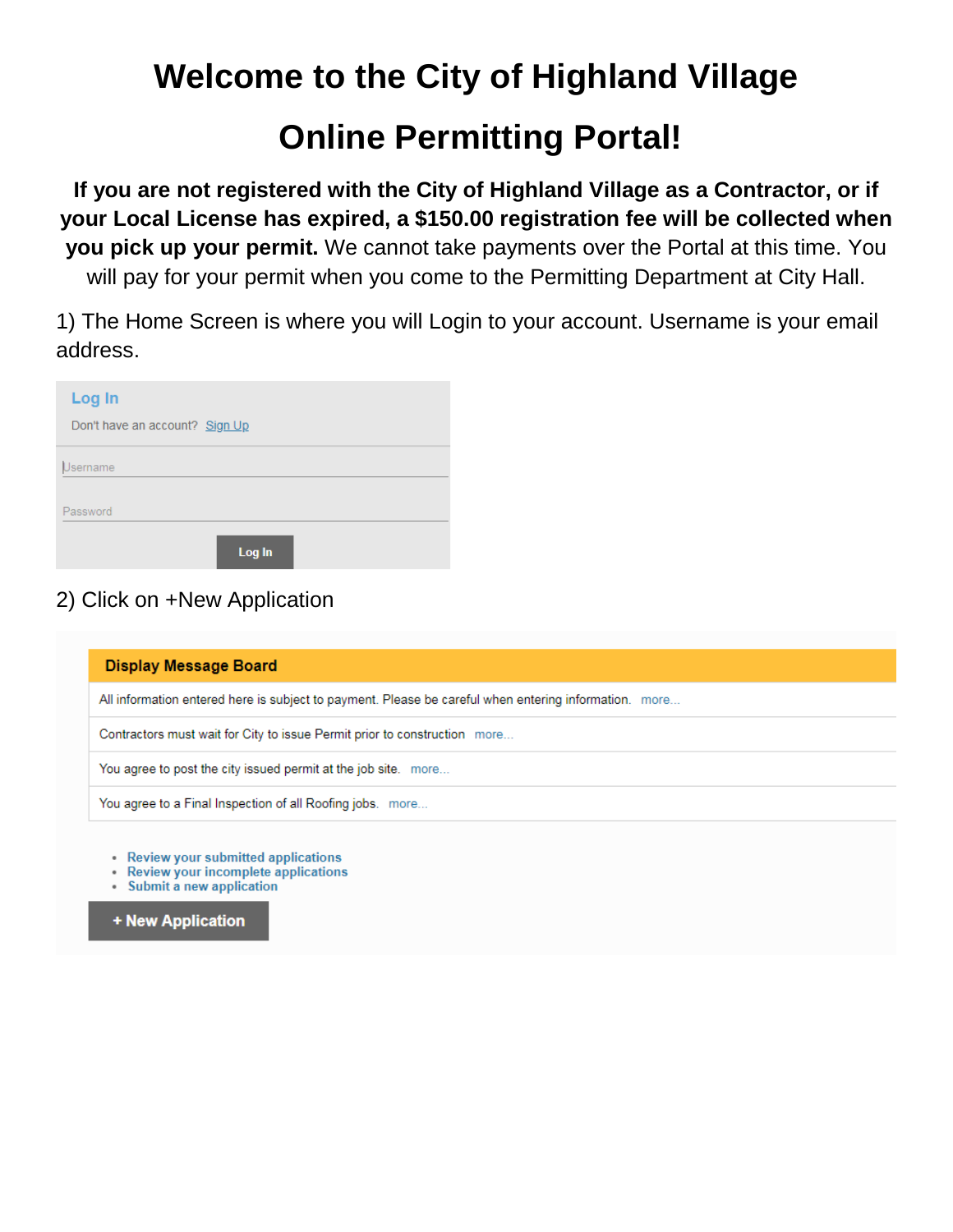3) Select Mechanical Permit and Begin Application.

| CITY OF<br>Village                  |                                   |                          |
|-------------------------------------|-----------------------------------|--------------------------|
| <b>Select an Application</b>        |                                   |                          |
| Q search                            |                                   |                          |
| <b>Electrical Permit</b><br>$\circ$ | <b>O</b> Irrigation Permit        |                          |
| <b>Mechanical Permit</b>            | Re-Roof - Shingles/Decking Permit |                          |
|                                     |                                   | <b>Begin Application</b> |

## 4) **For Description**: Contractor Company Name

 **For Address**: The Property Address for the Mechanical Permit. All you need to type is the house number and street name. Only addresses in Highland Village will appear as Suggestions. If your address does not appear in the Suggestions box ask a staff member for help.

| Main                                                               |  |
|--------------------------------------------------------------------|--|
| Description<br>HV Mechanical                                       |  |
| Address<br>Sales - Madina Sales - Paul<br>1000 Highland Village Rd |  |
| Suggestions                                                        |  |
| 1000 HIGHLAND VILLAGE RD                                           |  |

Click on the address in the Suggestions Box, then click Next.

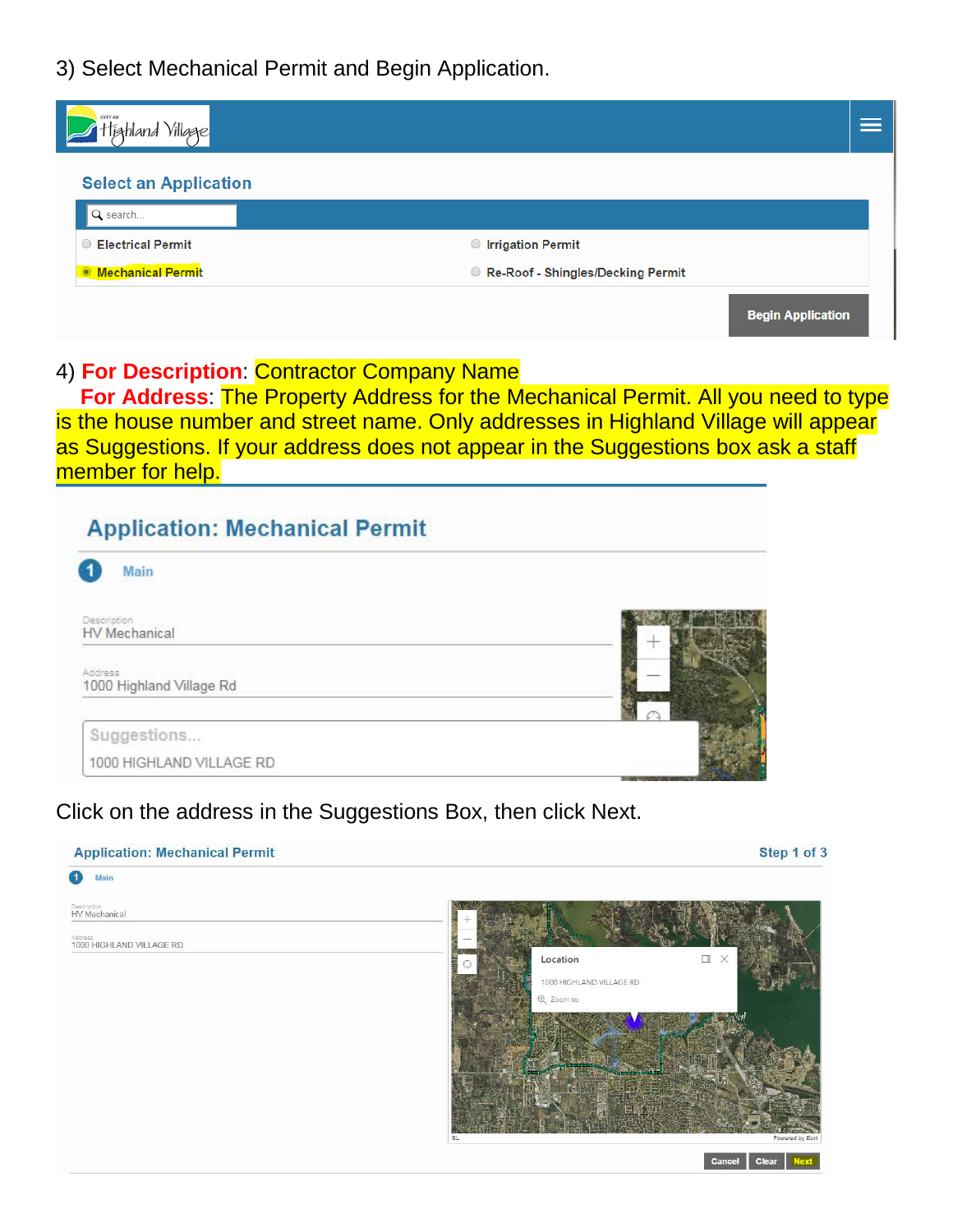5) To enter Contractor information click on Select Contractors

| <b>Application: Mechanical Permit</b> |                      |  |
|---------------------------------------|----------------------|--|
|                                       | <b>Main</b>          |  |
|                                       | Contractor           |  |
|                                       | Select Contractor(s) |  |
| з                                     | <b>DataGroup</b>     |  |

Begin typing in the State Search box. While you type the results will narrow down. Check the box next to your company and hit Submit. If you do not see your company name skip this step. You will be required to register as a contractor and pay a \$150.00 fee when you pick up your permit.

|           | <b>State License Search</b>   |                   | ×                              |
|-----------|-------------------------------|-------------------|--------------------------------|
| Q 1st cho |                               |                   |                                |
|           | <b>Business Name</b>          | <b>Type</b>       | <b>Expiration</b>              |
| ✔         | 1st Choice Air Solutions, LLC | <b>MECHANICAL</b> | 08/20/2019                     |
|           |                               |                   | <b>Submit</b><br><b>Cancel</b> |

After hitting Submit, verify your information then hit Next. You can use the Previous button to go back and correct information.

| $\bf{c}$<br>People            |                   |                                      |
|-------------------------------|-------------------|--------------------------------------|
| $\boxed{3}$<br>Contractor     |                   |                                      |
| Select Contractor(s)          |                   |                                      |
| <b>Business Name</b>          | <b>Type</b>       | <b>Expiration</b>                    |
| 1st Choice Air Solutions, LLC | <b>MECHANICAL</b> | 08/20/2019                           |
|                               |                   | <b>Clear</b> Previous Next<br>Cancel |
| <b>4</b><br>DataGroui         |                   |                                      |